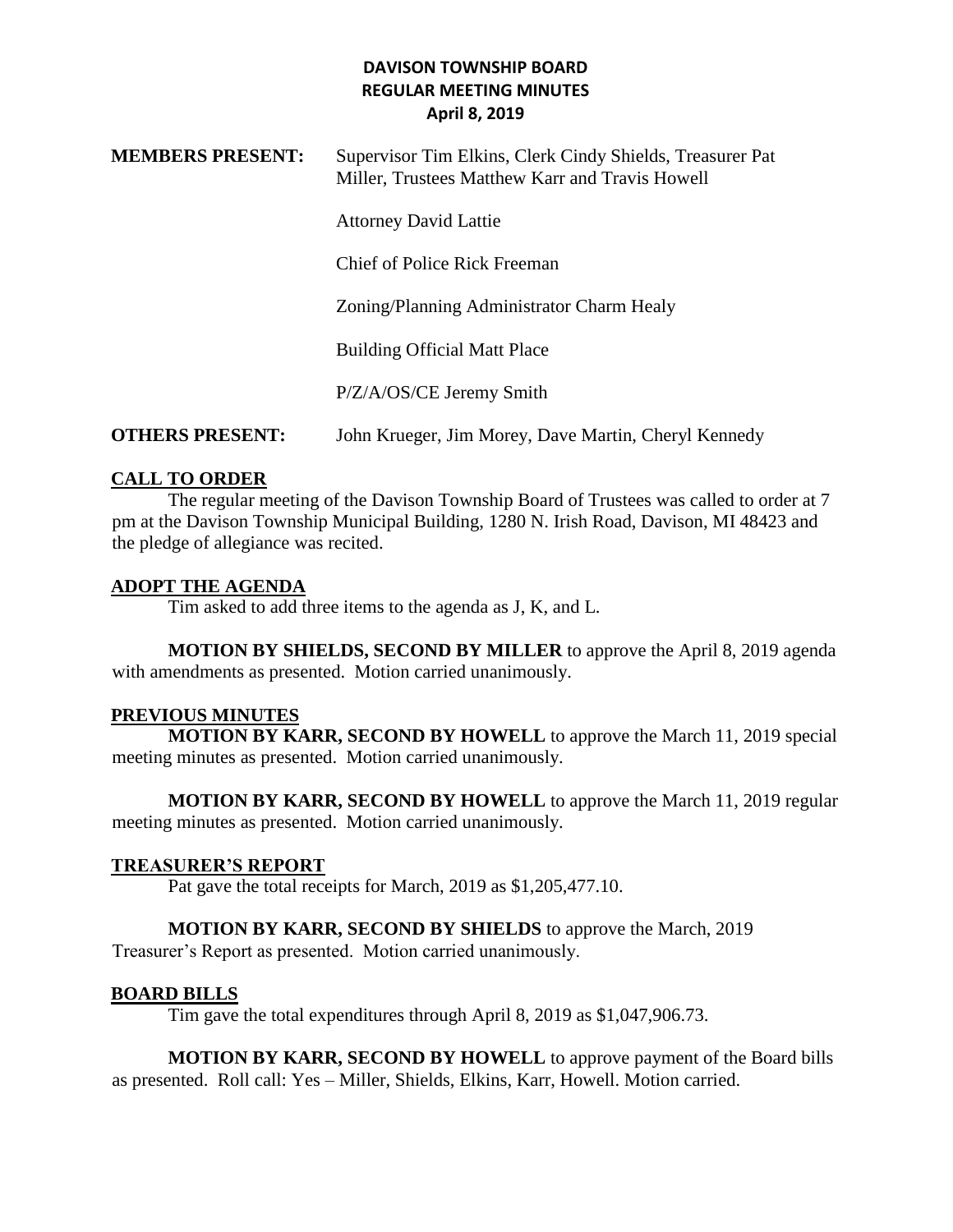#### **PUBLIC COMMENT**

The public comment period was opened at 7:05 pm and Sheryl Kennedy, our State Representative, introduced herself. Dave Martin, Genesee County Commissioner, explained what happened with the County's computer system and said all things have been corrected and expect to be back to business tomorrow. Public comment period was closed at 7:10 pm.

#### **UNFINISHED BUSINESS**

None

## **NEW BUSINESS**

#### **Approve 2019 Law Day Proclamation**

Tim explained each year we pass a proclamation in support of celebrating Law Day as May 1<sup>st</sup>. This year's theme is "Free Speech, Free Press, and Free Society."

**MOTION BY SHIELDS, SECOND BY KARR** to approve the 2019 Law Day Proclamation as presented. Motion carried unanimously.

#### **Approve AT&T Metro Act Right of Way Permit Extension**

The agreement extends the existing METRO Act Permit from September 1, 2019 to August 31, 2024.

**MOTION BY MILLER, SECOND BY HOWELL** to approve the AT&T Metro Act Right of Way Permit Extension as presented. Roll call: Yes – Shields, Elkins, Karr, Howell, Miller. Motion carried.

#### **Approve CDBG Program Cooperative Agreements for Fiscal Years 2020-2022**

This agreement is required to act as a mechanism to establish requirements and general procedures that Genesee County and local units of government must adhere to in order to qualify for CDBG Entitlement status for the fiscal years 2020 through 2022.

**MOTION BY KARR, SECOND BY HOWELL** to approve the CDBG Program Cooperative Agreement for Fiscal Years 2020-2022 as presented. Roll call: Yes- Elkins, Karr, Howell, Miller, Shields. Motion carried.

#### **Approve the Davison Township Meal Per Diem Policy #2019-4-8**

The policy outlines the guidelines of meal per diem disbursements and use.

### **MOTION BY KARR, SECOND BY HOWELL** to approve the Davison Township Meal Per Diem Policy #2019-4-8 as presented. Roll call: Yes – Karr, Howell, Miller, Shields, Elkins. Motion carried.

#### **Approve Resolution as Nonpartisan Body #2019-9**

This is a non-binding action to consider support or opposition to proposed legislation allowing townships the option to become nonpartisan.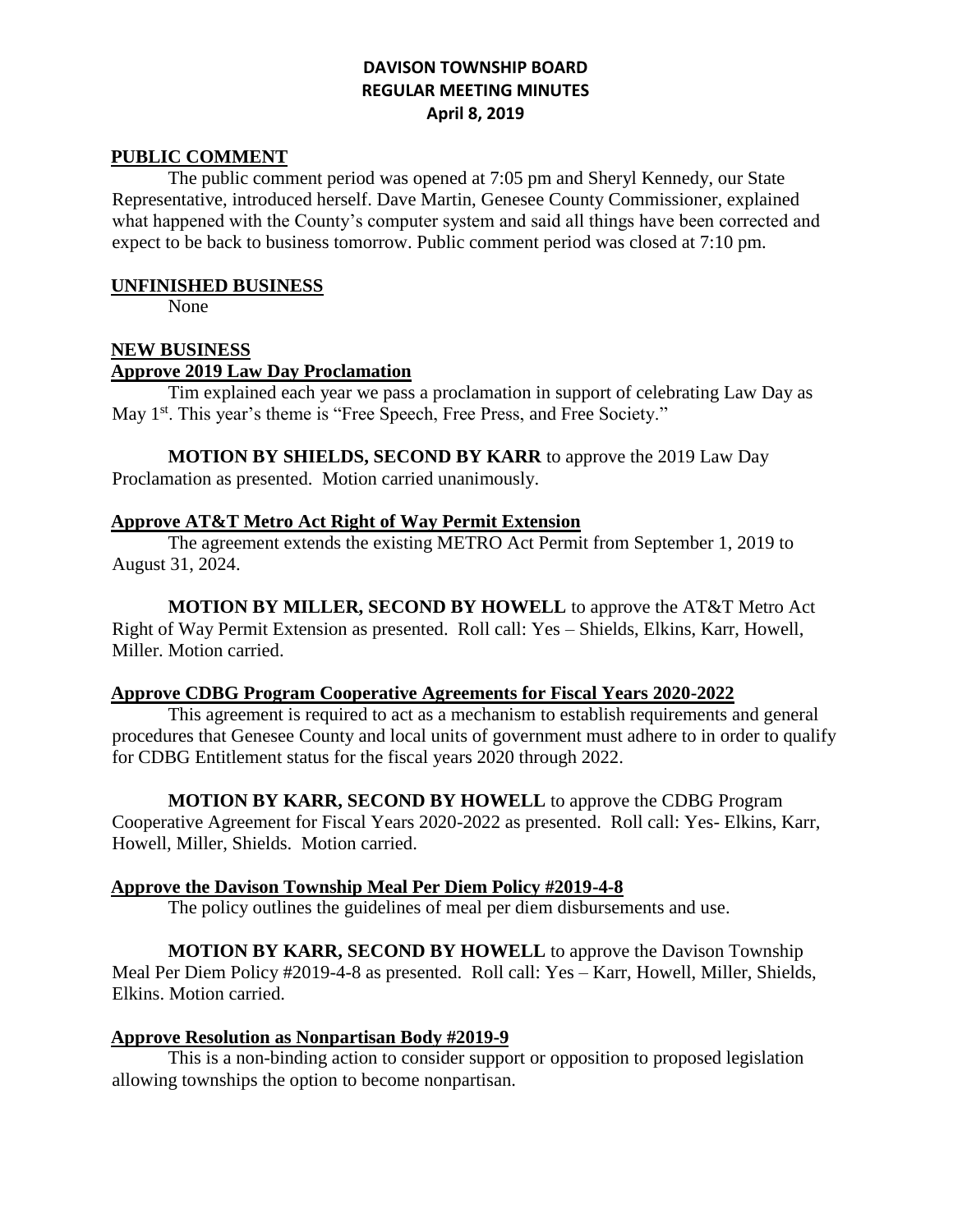**MOTION BY KARR, SECOND BY HOWELL** to approve the Davison Township Resolution in Support of legislation giving Townships the option to become a Nonpartisan Body as presented. Roll call: Yes- Howell, Miller, Shields, Elkins, Karr. Motion carried.

#### **Approve Resolution for Letters of Credit #2019-10**

This will renew the Letters of Credit establishing improvements to property commonly known as 1126 N. Gale Road, pursuant to permits issued by MDEQ for five years.

**MOTION BY KARR, SECOND BY MILLER** to approve Resolution for Letters of Credit #2019-10 as presented. Roll call: Yes – Miller, Shields, Elkins, Karr, Howell. Motion carried.

#### **Approve Case #16-RZ-89**

The Davison Township Planning Commission recommendation to the Township Board is to approve rezoning parcels 05-07-400-025 and 05-07-400-030 from Residential Urban Single Family to General Commercial. The Master Plan recommends Mixed Use for this area and the parcels are also within the DDA district.

**MOTION BY SHIELDS, SECOND BY KARR** to approve Case #16-RZ-89 as presented based on the Planning Commissioners recommendations. Motion carried unanimously.

#### **Approve the Legacy Assessing Services, Inc. Contract**

Legacy Assessing Services, Inc will continue to assist and train the Township's Assessor during the duration of the contract from May 1, 2019 to March 31, 2020 in the amount of \$23,100.

**MOTION BY KARR, SECOND BY HOWELL** to approve the Legacy Assessing Services, Inc. contract as presented. Roll call: Yes – Elkins, Karr, Howell, Miller, Shields. Motion carried.

#### **Approve the Interlocal Agreement with I-69 International Trade Corridor**

Tim stated this is for the I-69 corridor meeting that is held at Bishop Airport. At this point they are trying to get more businesses in Flint. He recommended the board opt out of this year's membership and revisit it at a later date.

#### **Approve the Township Park and Veterans Memorial Refurbishment**

Cindy explained that she solicited quotes from four landscape companies for refurbishment of the park and the pond. The goal being landscape that is as low maintenance as possible. She asked each company to separate the cost of landscaping and pond work in case a portion of the project needed to be allocated in the next budget year. After much discussion about what would be done and some new ideas for the park, it was suggested to go with Estate Gardening for both landscape refurbishment and restructuring the pond into a pondless waterfall.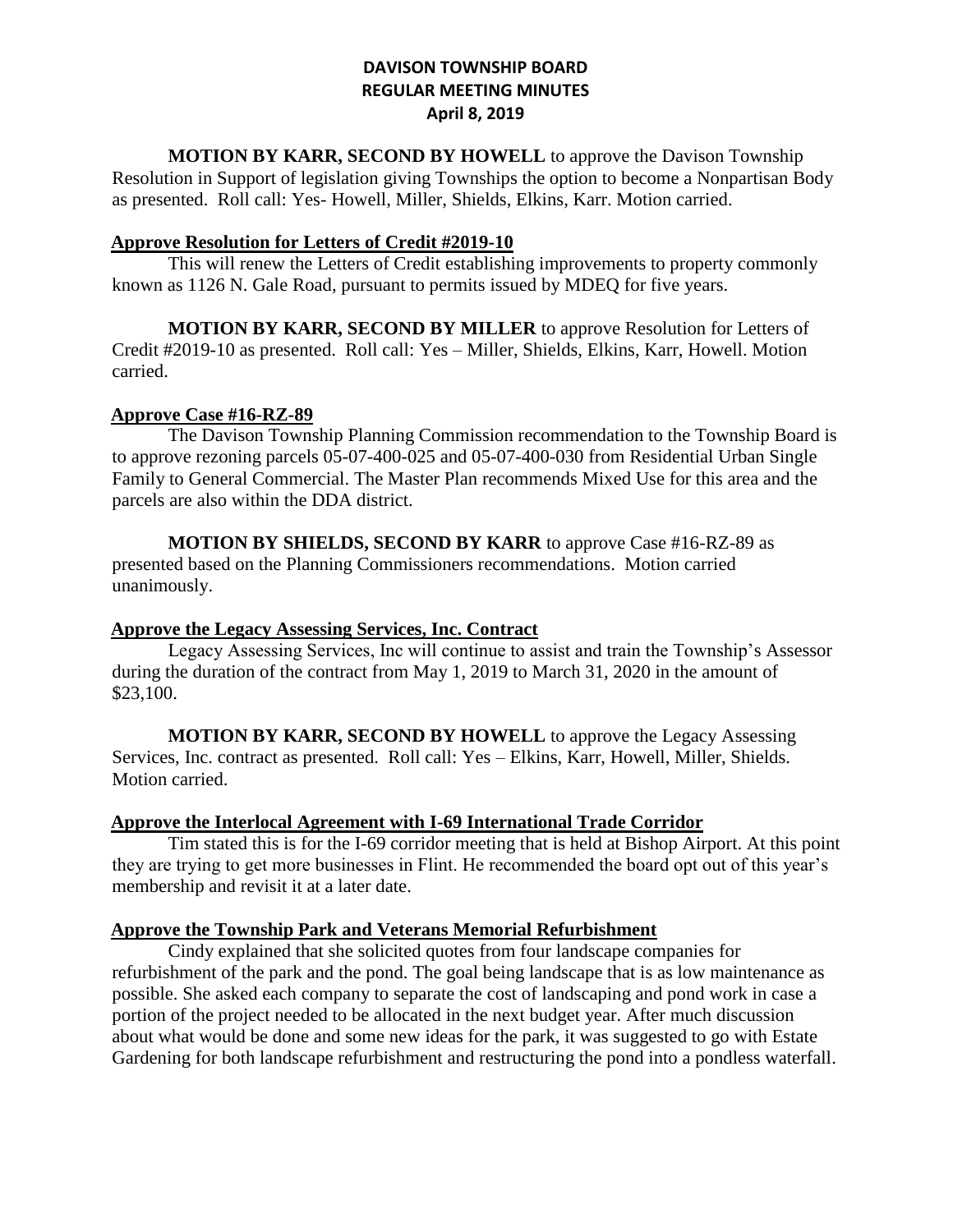Matt Karr suggested increasing the allocation for the project from the requested \$9,000 to \$15,000 to accommodate the increased scope of the project.

**MOTION BY KARR, SECOND BY MILLER** to approve Estate Gardening as the contractor for the Township Park and Pond Refurbishment Project. Roll call: Yes – Howell, Miller, Shields, Elkins, Karr. Motion carried.

## **Approve Proposed Budget Amendment**

Cindy originally proposed an increase of \$8000 to the Veterans Memorial & Twp Park line item. However, after discussion, Matt suggested an increase of \$13,500 in order to cover any other expenses that may occur.

**MOTION BY MILLER, SECOND BY KARR** to approve the 2018-2019 Budget Amendment in the amount of \$13,500 for the Township Park and Veterans Memorial and Pond Refurbishment. Roll call: Yes – Miller, Shields, Elkins, Karr, Howell. Motion carried.

# **Approve Emterra Environmental USA Contract Extension**

Tim explained there were three different options to choose from but because of the cost of recycling, there will be an increase in pricing.

- Option 1: Flat fee for the first year then a 2% increase for years two through five, plus the recycling recovery surcharge.
- Option 2: Set pricing for the next five years (each year increasing less than a \$.25).
- Option 3: Set pricing for next 10 years (each year increasing less than a \$.25).

After a brief discussion it was suggested to go with option 3 knowing what the increases would be and that it would be a savings over the next ten years.

**MOTION BY KARR, SECOND BY HOWELL** to approve the 2020 through 2029 Emterra Environmental USA Contract Option 3. Roll call: Yes- Shields, Elkins, Karr, Howell, Miller. Motion carried.

# **INFORMATIONAL ITEMS**

Other board minutes FANG Updates

# **BOARD COMMENTS**

Pat discussed maintenance of the Black Creek Trail Cindy and Tim discussed the MTA Conference and some of the courses. Chief said they are testing dash board cameras for the cruisers Jeremy said the BOR went well

# **ADJOURNMENT**

The meeting was adjourned at 8:05 pm.